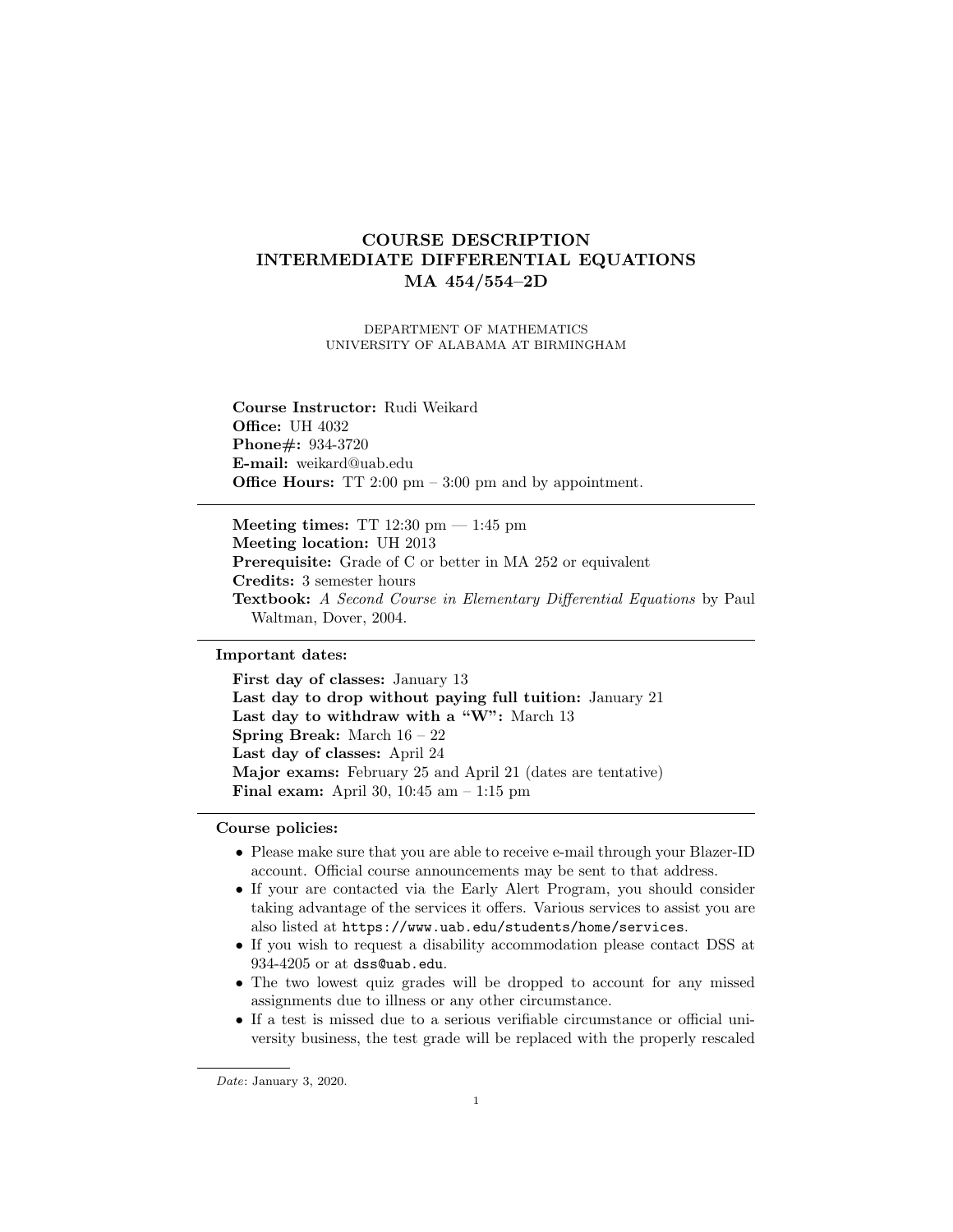final exam score. You have to advise the instructor of such circumstances at the earliest possibility.

- You are allowed to use your book and notes for any of the exams but not for the quizzes.
- Class attendance is expected. If you need to leave class early, it is polite to tell the instructor before the class starts.

## Methods of teaching and learning:

- 28 class meetings of 75 minutes consisting of investigations and discussions of concepts, examples and problems. Time for two in-class tests is also included.
- Students are expected to undertake at least 8 hours of private study and homework per week.

## Aims of the course:

The course aims for students to attain conceptual understanding and procedural fluency with regard to the following items:

- linear systems of differential equations, in particular those with constant coefficients;
- the concept of stability in the investigation of the qualitative behavior of two-dimensional systems;
- existence and uniqueness questions of solutions of systems of differential equations;
- boundary value problems, in particular the Sturm-Liouville problem;
- important concepts from analysis.

Conceptual understanding is demonstrated by the ability to solve pertinent problems related to that concept, even if these problems were not explicitly covered in class. Procedural fluency is demonstrated by exercising routine problems in an assured and timely fashion.

The course also emphasizes critical thinking and communication skills, both written and verbal.

## Course content:

- Systems of linear differential equations
- Two-dimensional autonomous systems
- Existence theory
- Boundary value problems

## Assessment procedures:

- Student achievement will be assessed by the following measures:
	- Frequent unannounced quizzes based on previously assigned homework and contributing 20% to the course average. Many problems on tests are modeled after homework problems. Staying on top of homework is therefore extremely important.
	- Two 75-minute exams in class. Partial credit is awarded where appropriate. Each test contributes 20% to the course average.
	- A 150-minute comprehensive final examination. The final contributes 40% to the course average.